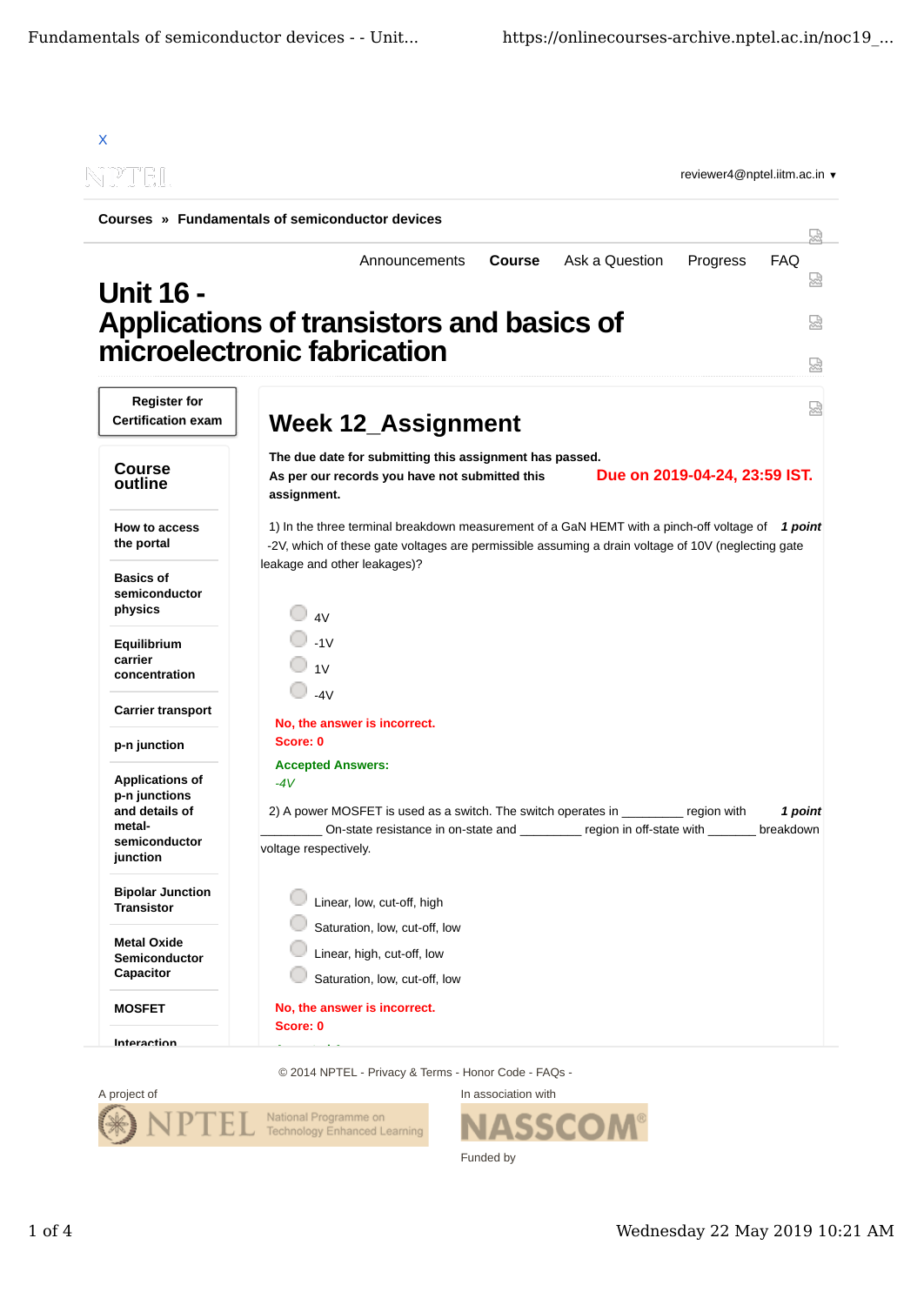## Fundamentals of semiconductor devices - - Unit...

| Compound<br><b>Semiconductors</b>                                                        | Switching loss<br>ce De<br>All losses are independent of frequency of operation                                                                                                                                                                                                                 |         |
|------------------------------------------------------------------------------------------|-------------------------------------------------------------------------------------------------------------------------------------------------------------------------------------------------------------------------------------------------------------------------------------------------|---------|
| Opto-electronic<br>devices: Solar<br>cells and photo-<br>detectors                       | No, the answer is incorrect.<br>Score: 0<br><b>Accepted Answers:</b>                                                                                                                                                                                                                            |         |
| Opto-electronic<br>devices: Light<br><b>Emitting Diodes</b><br>(LED)                     | <b>Switching loss</b><br>4) A transistor has a very low on-resistance, high breakdown-voltage and a very high degree $1$ porm<br>of channel length modulation i.e. the output resistance of the transistor is very low. Which of the<br>following applications can this transistor be used for? | 恳       |
| <b>Applications of</b><br>transistors and<br>basics of<br>microelectronic<br>fabrication | Power switching<br>RF amplifier<br>Analog amplifier                                                                                                                                                                                                                                             | 닯<br>덣  |
| <b>Transistors for</b><br>power<br>electronics                                           | None of the above<br>No, the answer is incorrect.                                                                                                                                                                                                                                               | 덣       |
| Transistors for<br>power<br>electronics<br>(contd.) & for<br>RF electronics              | Score: 0<br><b>Accepted Answers:</b><br><b>Power switching</b><br>5) A process engineer is designing an nMOS transistor for high speed digital logic. Which                                                                                                                                     | 1 point |
| Transistors for<br>RF (contd.) and<br>transistors for<br>Memory                          | method should he adopt for gate oxide deposition?<br>Wet oxidation<br>Dry oxidation                                                                                                                                                                                                             |         |
| <b>Basics of</b><br>microelectronic<br>fabrication                                       | Sputtering<br>Evaporation                                                                                                                                                                                                                                                                       |         |
| Microelectronic<br>fabrication<br>(contd.)                                               | No, the answer is incorrect.<br>Score: 0                                                                                                                                                                                                                                                        |         |
| Summary<br>Quiz: Week                                                                    | <b>Accepted Answers:</b><br>Dry oxidation<br>6) A process engineer is designing an nMOS transistor for high speed digital logic. Which                                                                                                                                                          | 1 point |
| 12_Assignment<br>Assignmnet<br>12_Solutions                                              | method should he adopt to get an anisotropic doping for channel?<br>Diffusion<br>Ion implantation                                                                                                                                                                                               |         |
|                                                                                          | Both a and b<br>None of the above                                                                                                                                                                                                                                                               |         |
|                                                                                          | No, the answer is incorrect.<br>Score: 0<br><b>Accepted Answers:</b>                                                                                                                                                                                                                            |         |
|                                                                                          | Ion implantation<br>7) In a CMOS transistor, which method should we use for source and drain contact to get a<br>conformal metal layer?                                                                                                                                                         | 1 point |
|                                                                                          | Evaporation<br>Sputtering<br>Both a and b                                                                                                                                                                                                                                                       |         |
|                                                                                          | None of the above                                                                                                                                                                                                                                                                               |         |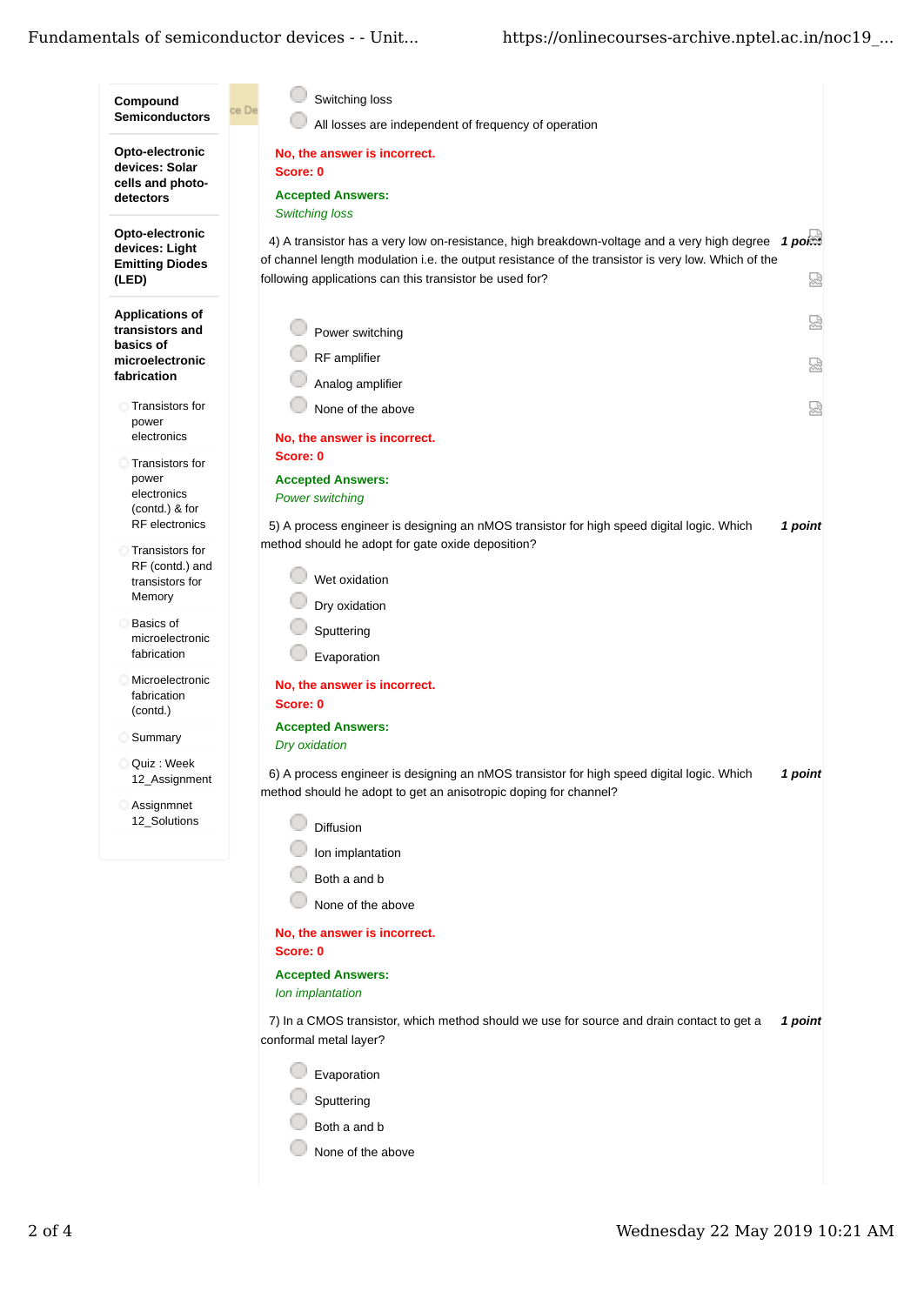| No, the answer is incorrect.<br>Score: 0                                                                                                                                                 |         |
|------------------------------------------------------------------------------------------------------------------------------------------------------------------------------------------|---------|
| <b>Accepted Answers:</b><br><b>Sputtering</b>                                                                                                                                            |         |
| 8) In the fabrication lab in IISc, optical lithography is used to define 100 um interconnects for<br>CMOS transistor. What is the wavelength used in this optical lithography technique? | 1 point |
| 365 nm                                                                                                                                                                                   | 덣       |
| 450 nm<br>220 nm                                                                                                                                                                         | 썼       |
| None of the above                                                                                                                                                                        |         |
| No, the answer is incorrect.                                                                                                                                                             | 덣       |
| Score: 0                                                                                                                                                                                 | 요       |
| <b>Accepted Answers:</b><br>365 nm                                                                                                                                                       |         |
| 9) A process engineer is designing an nMOS transistor for digital logic. Which method should 1 point<br>he adopt to get anisotropic etching of silicon dioxide?                          | 썭       |
| Wet etching                                                                                                                                                                              |         |
| Dry etching                                                                                                                                                                              |         |
| Both a and b                                                                                                                                                                             |         |
| None of the above                                                                                                                                                                        |         |
| No, the answer is incorrect.<br>Score: 0                                                                                                                                                 |         |
| <b>Accepted Answers:</b><br>Dry etching                                                                                                                                                  |         |
| 10) What does sub-nm technology node represent in silicon technology?                                                                                                                    | 1 point |
| Gate width                                                                                                                                                                               |         |
| Poly pitch                                                                                                                                                                               |         |
| Both a and b                                                                                                                                                                             |         |
| None of the above                                                                                                                                                                        |         |
| No, the answer is incorrect.<br>Score: 0                                                                                                                                                 |         |
| <b>Accepted Answers:</b>                                                                                                                                                                 |         |